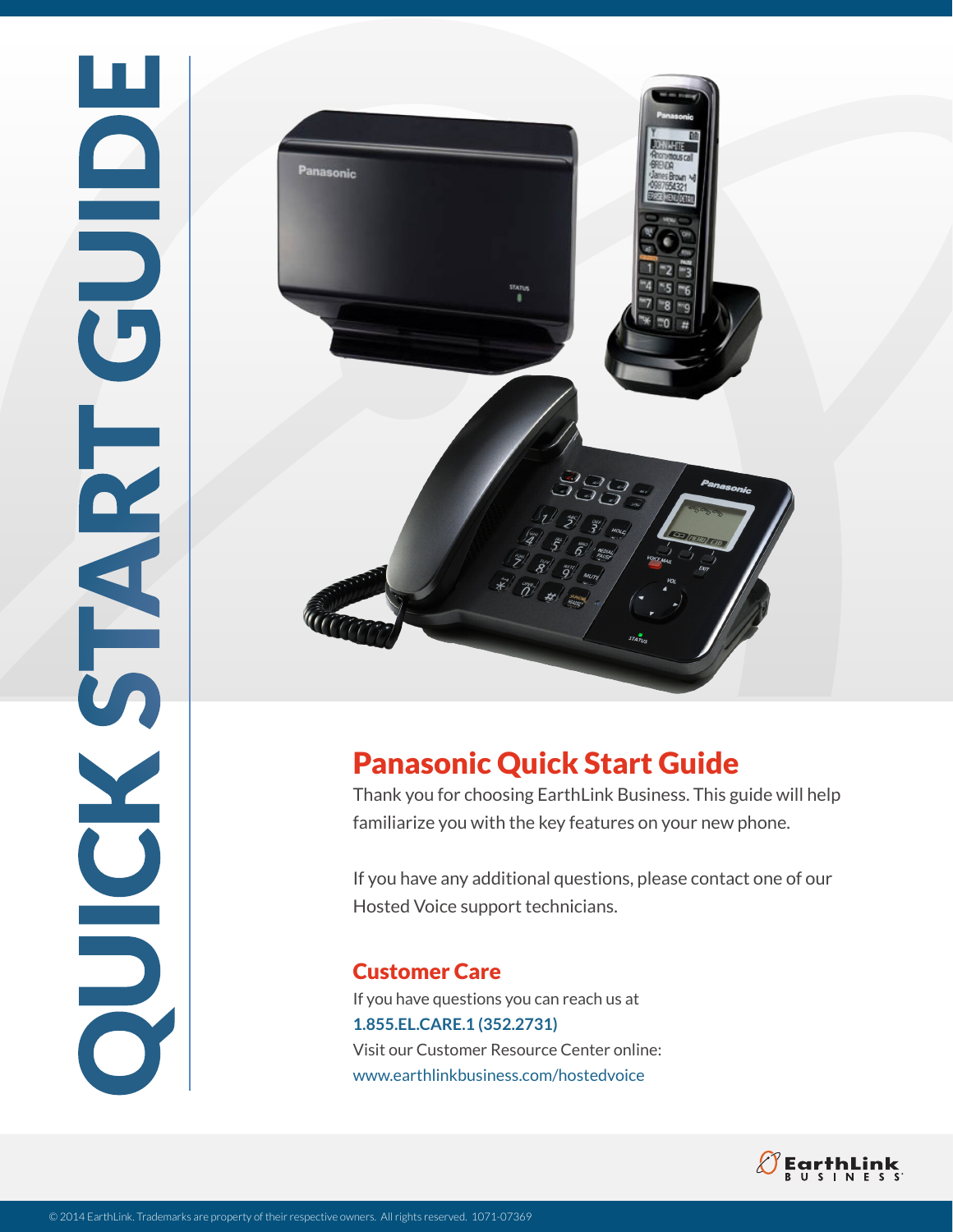# **Cordless Access Point (KX-TGP500)**



Q Status Indicator **1**

• Indicates the status of the unit and network.

## **2** Handset locator button [ALL]

• Allow you to page all handsets.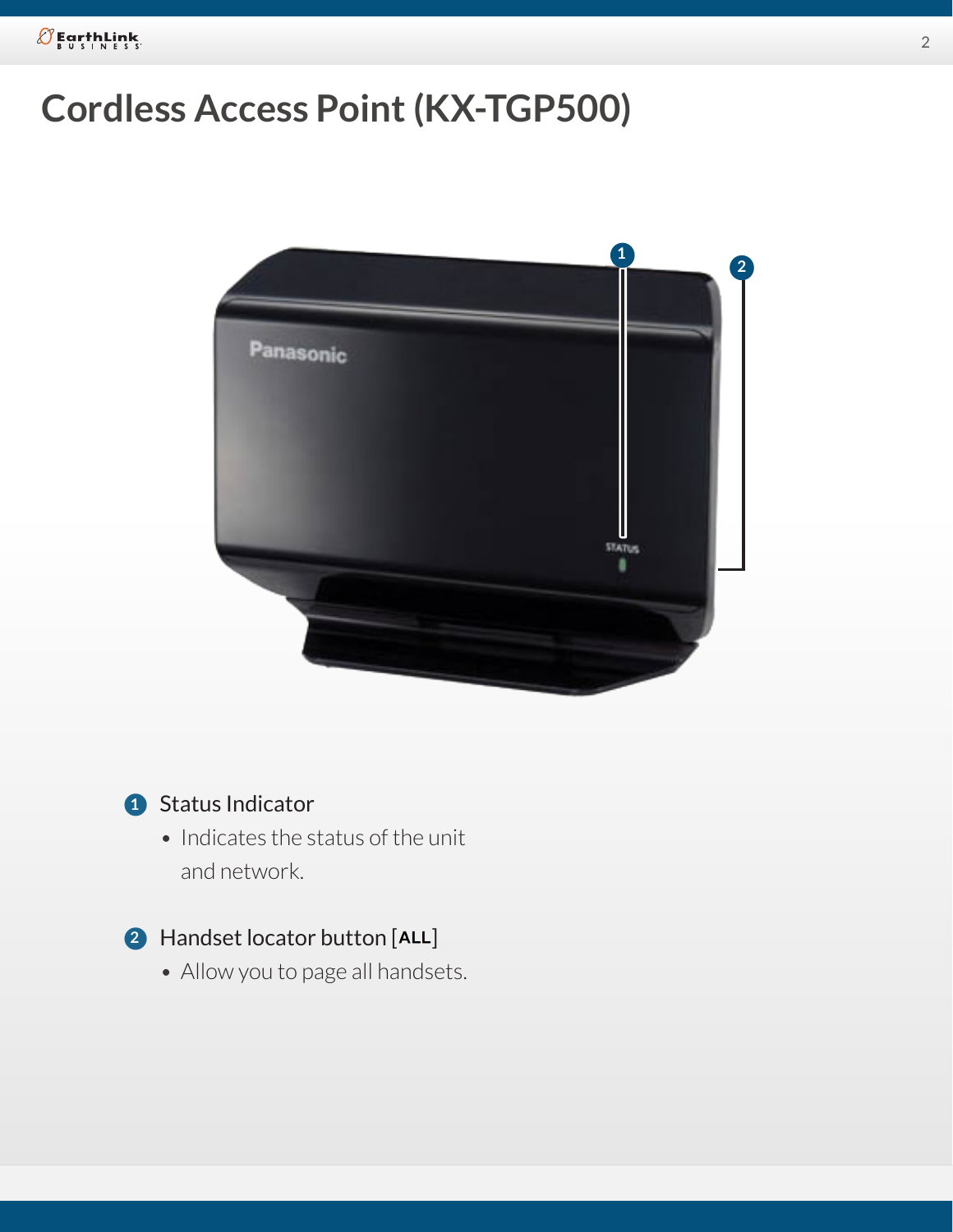$\mathcal{O}$  EarthLink

# **Cordless Base Unit (KX-TGP550)**

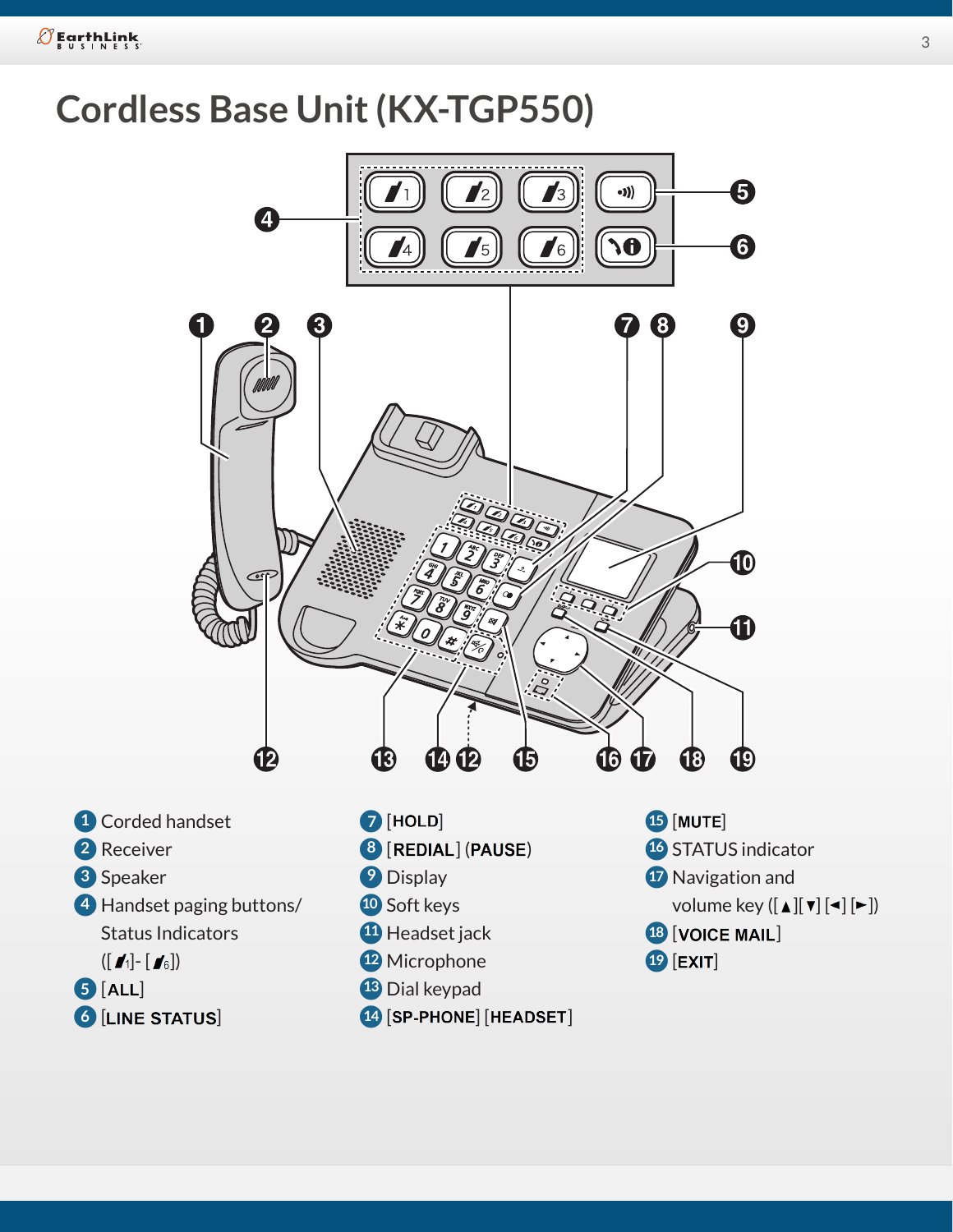# **Cordless Handset (KX-TPA50)**



- **1** Charge/Ringer/Message indicator
- Q Speaker **2**
- **3** [ ] (TALK)
- 4 [<sup> $\bigoplus$ </sup>](Speakerphone)
- **5** Headset jack
- **6** Dial keypad
- **7** Receiver
- Q Display **8**
- **9** [OFF]
- **<sup>10</sup>** [REDIAL](PAUSE)
- **11** Microphone



## **CONTROLS A** Soft keys B

The handset features 2 soft keys and a joystick. By pressing a soft key, or by pressing the center of the joystick, you can select the feature shown directly above it on the display.

### **Joystick**

By pushing the joystick  $([\triangle] , [\triangle] ,$ 

- $[\blacktriangleleft]$ , or  $[\blacktriangleright]$  ) repeatedly, you can:
- scroll through various lists or items
- adjust the receiver or speaker volume (up or down) while talking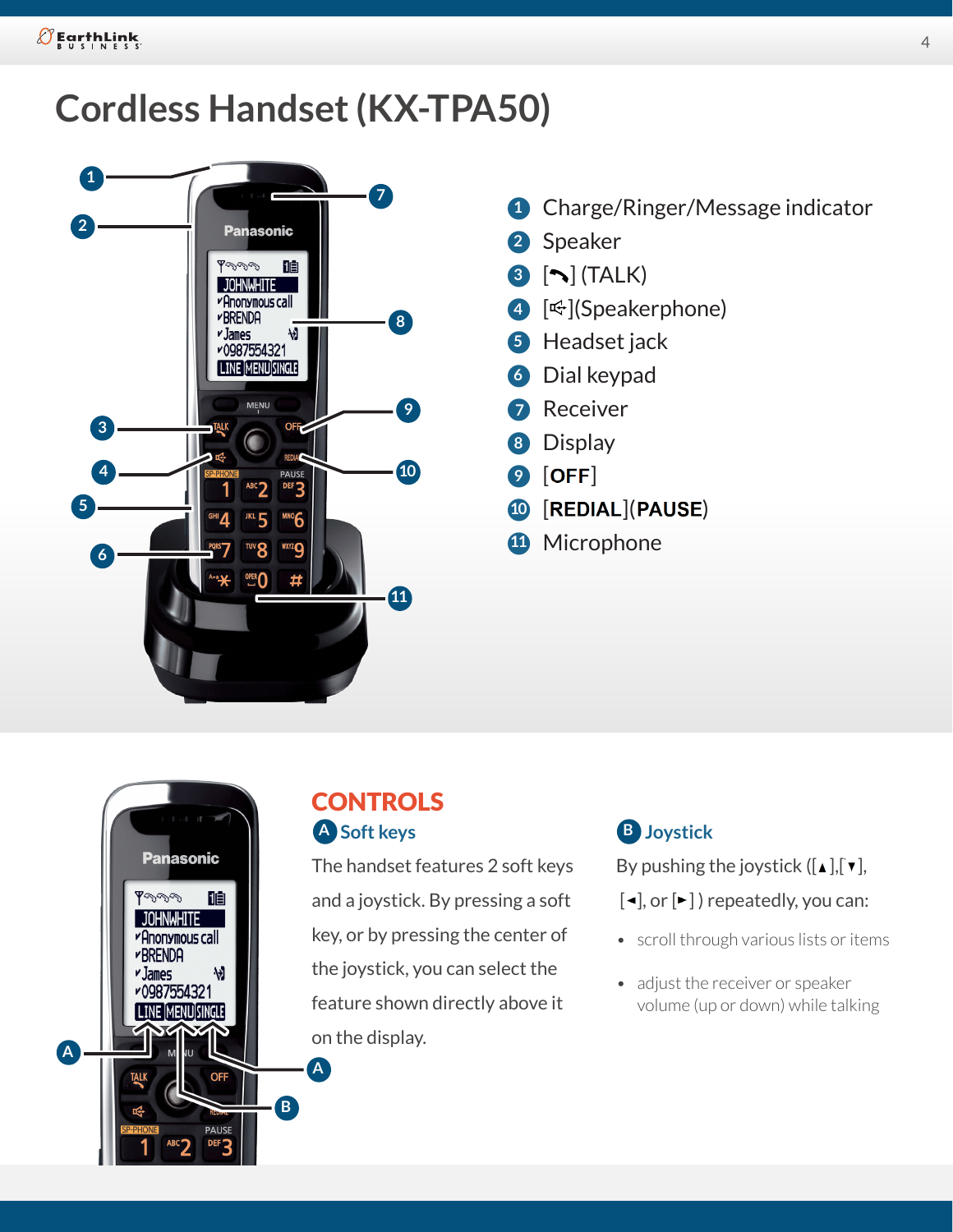The Panasonic Cordless phone series brings together all the advantages of modern VoIP voice calls, classic business phone functionality and ease of use, and is ideally suited to small office and branch office solutions.

The EarthLink cordless solution allows easy expandability with up to 6 Cordless Handsets for each Base or Access Point\*. With a high quality cordless voice solution, you won't miss important calls thanks to the phone's integration with your EarthLink Business phone service. New messages are displayed on the handset, so you will know someone tried to reach you even if you are away from your desk.

\*Cordless handsets will share the same phone number as the base or access point they are paired to.

## *Using the Phone*

#### MAKE A CALL

#### $\mathcal{L}$  Handset

- **1.** Lift the handset from the charger and dial the phone number
- 2. To correct a digit, press the **[CLEAR]** softkey
- 3. Press TALK **[ ]**
- 4. When you are finished talking, press **[OFF]** or place the handset on the charger

#### **Ar** Base unit

- **1.** Dial the phone number
	- a. To correct a digit, press the **[CLEAR]** softkey
- 2. Lift the corded handset
	- a. To use the Speakerphone, press the button
- **3.** When you are finished talking, place the handset on the cradle

**Note:** You can also dial the phone number after lifting the corded handset.

#### CALL HOLD

#### *Hold/Resume a Call*

- 1. During a call press **[HOLD]**
- 2. To resume the call, press **[HOLD]** again or pick up the receiver

#### *Resuming a Call Placed on Hold from a Different Phone*

If another phone places a call on hold the **[ ]** icon will blink slowly.

1. Press **[MENU]** and select **[LINE STATUS]** Using the joystick select the desired call and press **[SELECT]**

**Note:** You can only retrieve held calls from phones paired to the same base unit. If the call needs to be picked up from a phone that is not on the same base, use **Call Park** instead.

#### PARKING AND RETRIEVING CALLS

Call Park allows you to place a call on hold and allow anyone in your company to pick it up.

#### *Call Park*

- 1. Transfer an active call to \*13
- 2. Listen for the Park Orbit number
- 3. Press **[TRANS]** to park the call

#### *Call Pickup*

- 1. Press TALK **[ ]**
- 2. Dial **\*14** plus the **orbit number**
	- a. For example, to retrieve a call parked on orbit 1, you should dial **\*141**

#### CALL WAITING

- 1. During an active call, press the **[SWITCH]** softkey to place call on hold and answer incoming call
- 2. Press **[SWITCH]** again to resume original call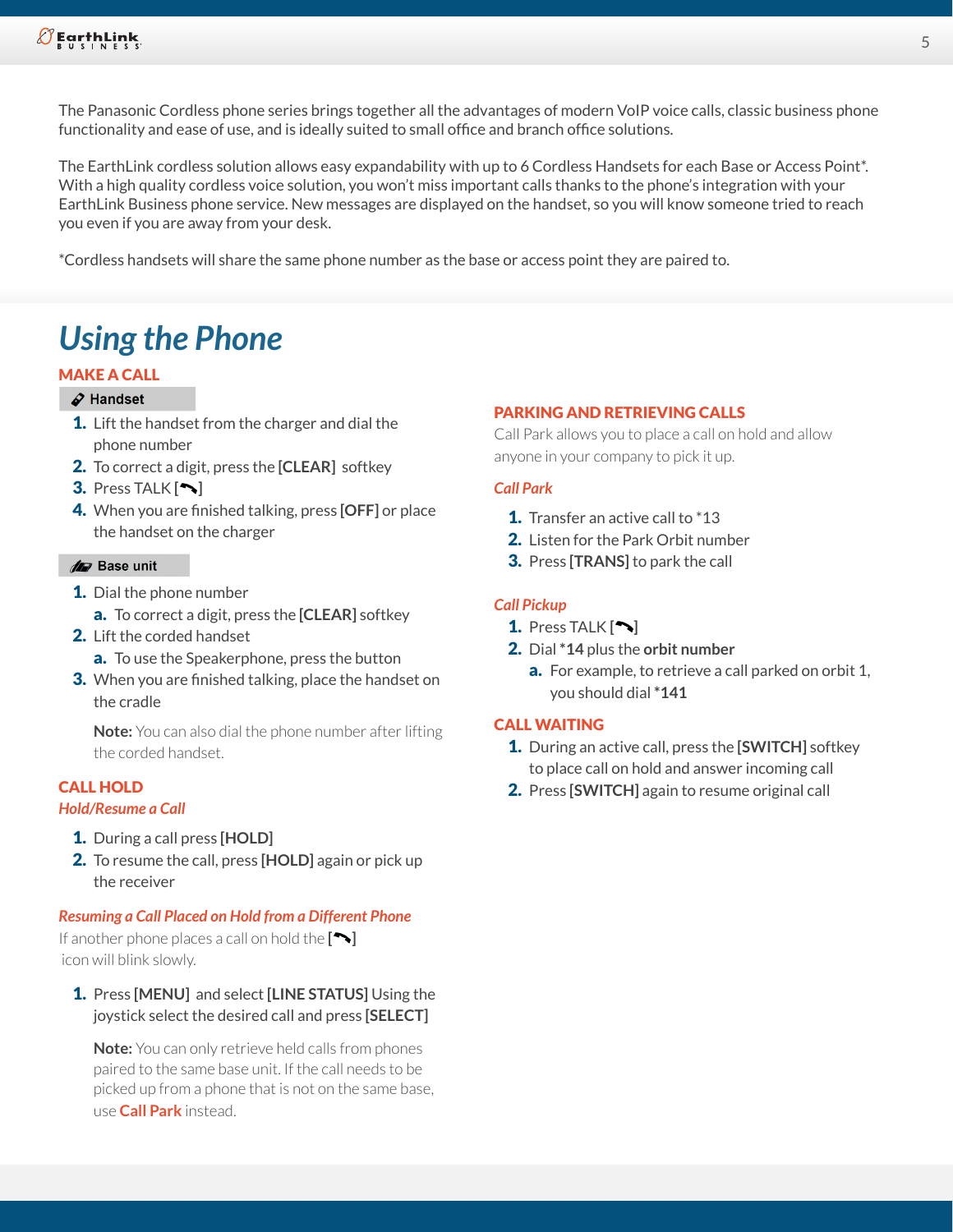#### TRANSFERRING A CALL

Calls can be transferred to another phone number or another unit paired with your base.

#### *Transferring to another Phone Number*

- 1. During an outside call, press **[MENU]**
- 2. Scroll with the joystick until **[TRANSFER]** is highlighted and press **[SELECT]**
	- a. To perform a blind transfer, select [BLIND TRANSFER] Dial the phone number
- **3.** Dial the phone number
- 4. Press **[TRANS]** when ready to transfer the call

#### *Transferring calls to another unit*

- 1. During an outside call, press **[MENU]**
- 2. Scroll with the joystick until Intercom is highlighted and press **[SELECT]**
- 3. Select the desired unit and press **[CALL]**
- **4.** Wait for the paged party to answer.
	- a. If the paged party does not answer, press TALK **[ ]** to return to the outside call
- 5. Press **[CONF]** to join the calls
- 6. Press **[OFF]** on the first phone to complete the transfer

#### INTERCOM

Intercom allows you to call a phone paired to the base directly and automatically answer the call (if configured).

#### *Making an intercom call*

#### $\mathcal S$  Handset

- 1. Press **[MENU]** and select **[INTERCOM]**
- 2. Using the joystick select the desired unit and press **[CALL]**
- 3. When you finish talking, press **[OFF]**

#### **10** Base unit

- **1.** Press (  $\bm{I}$ - $\bm{I}$ - $\bm{I}$   $\bm{s}$   $\bm{s}$ 
	- a. To intercom all cordless handsets paired with the base, press ALL. The first phone to answer will stop the ringing on the others
- 2. Lift the corded handset if needed
- **3.** To stop the intercom, press the same button
- 4. When you finish talking, press **[SP-PHONE]** or place the corded handset on the cradle
- 9 *If you receive an outside call while on an intercom press*   $[OFF]$  and then  $TALK[\n\blacktriangleright]$
- $\checkmark$  If you attempt to intercom a phone that is on a call, the *screen will display BUSY*

#### *Auto Intercom*

- **OFF (DEFAULT)**: Turns the feature off
- **ON (RINGER ON):** When an intercom call is received, the handset rings 2 times, then the speakerphone is automatically turned on.
- **On (RINGER OFF)**: When an intercom call is received, the handset does not ring and the speakerphone is automatically turned on.
- 1. Press **[MENU]** and select **Initial Settings [ ]**
- 2. Select **[AUTO INTERCOM]** and highlight desired setting
- 3. Press **[SAVE]**